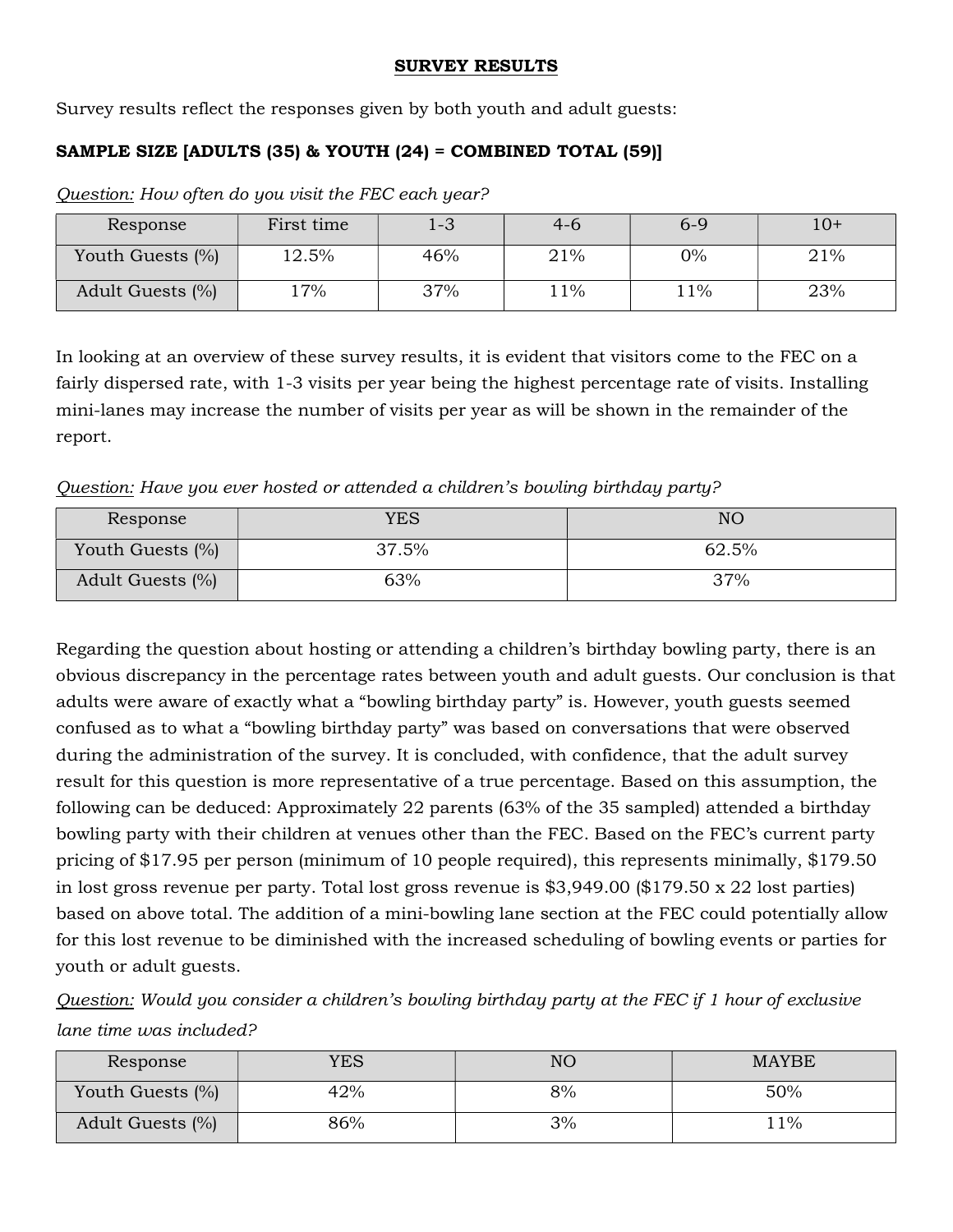As is seen in the above table, approximately 60% of youth and adult guests (average % for sample size of 59) indicated they would consider a party at the FEC if the lanes could be used exclusively by their party group. The minimum revenue gained by having these parties is \$6,282.50. This total is based on \$17.95 per person x minimum of 10 people required x 35 parties (avg. % of combined guests).

|                 | <b>ABSOLUTELY</b> | <b>PROBABLY</b> | <b>POSSIBLY</b> | <b>PROBABLY</b> | <b>ABSOLUTLEY</b> |
|-----------------|-------------------|-----------------|-----------------|-----------------|-------------------|
| Response        | <b>YES</b>        | <b>WOULD</b>    |                 | <b>NOT</b>      | <b>NOT</b>        |
| <b>TOTAL</b>    |                   |                 |                 |                 |                   |
| <b>COMBINED</b> | 18                | 12              | 16              | 12              |                   |
| <b>GUESTS</b>   |                   |                 |                 |                 |                   |

|  | Question: Would you come to the FEC exclusively to use mini bowling lanes? |  |  |  |
|--|----------------------------------------------------------------------------|--|--|--|
|  |                                                                            |  |  |  |

In the above table we have combined the results of youth and adults together. In our survey results, adults on average indicated they would visit the FEC exclusively to use the mini-lanes at a slightly higher percentage than youth indicated. In the above table, 30% (18 out of 59 total guests) of the total respondents replied "ABSOLUTELY YES" to the question. Additionally, 20% more (12 out of 59 total guests) indicated they "PROBABLY WOULD" visit the FEC to use the lanes exclusively. This is a total of 50% of guests being surveyed that felt very strongly about coming to the FEC to use the mini lanes. This was a very strong response to the question, regarding a visit to the FEC exclusively to use mini bowling lanes, by both youth and adult guests.

Additionally, adult survey takers were also asked if they had visited the local boutique bowling center known as (name un-disclosed for confidentiality). Approximately 50% of adults indicated that they had heard of or visited the boutique center. Of the respondents that indicated they knew of or had visited the boutique center, they were asked a follow up question:

Question: If you had a choice of going out for an evening to the boutique center, or a facility like it but with mini lanes as opposed to full size lanes, which would you be more apt to choose?

The majority of respondents replied (approximately 75%) that they would prefer a facility with mini lanes. The choices for their reasons varied, but were typically the following:

- Don't have to rent uncomfortable shoes.
- Don't have to spend time to find a ball (weight and to fit hand).
- Mini bowling is easier and more enjoyable.
- It's difficult to throw the full-size ball.

Lastly, the adult guests were asked if they had ever bowled on a mini-bowling lane before. Most indicated they had not. However, there were a small amount (approx. 3 guests) that said they had